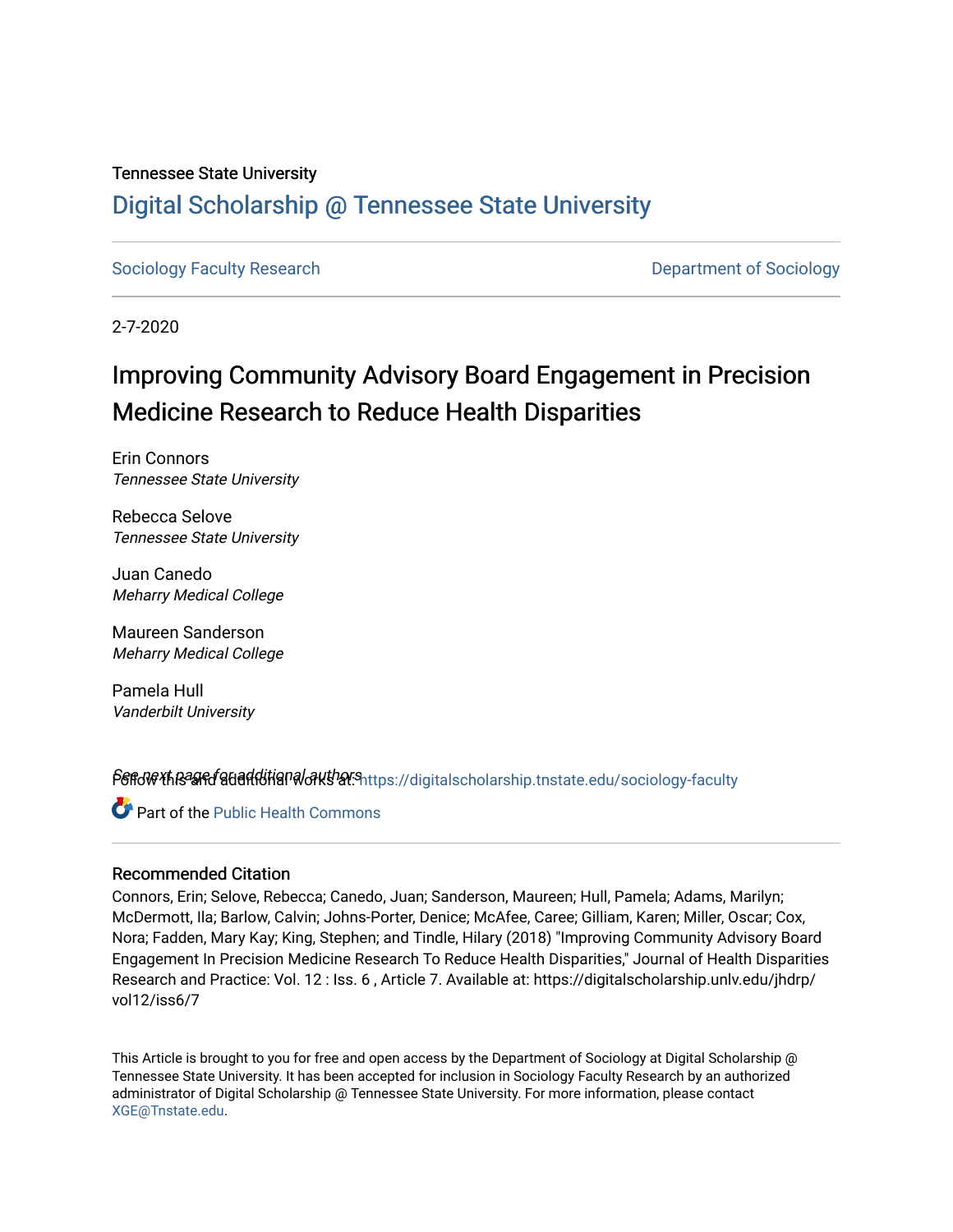## Authors

Erin Connors, Rebecca Selove, Juan Canedo, Maureen Sanderson, Pamela Hull, Marilyn Adams, Ila McDermott, Calvin Barlow, Denice Johns-Porter, Caree McAfee, Karen Gilliam, Oscar Miller, Nora Cox, Mary Kay Fadden, Stephen King, and Hilary Tindle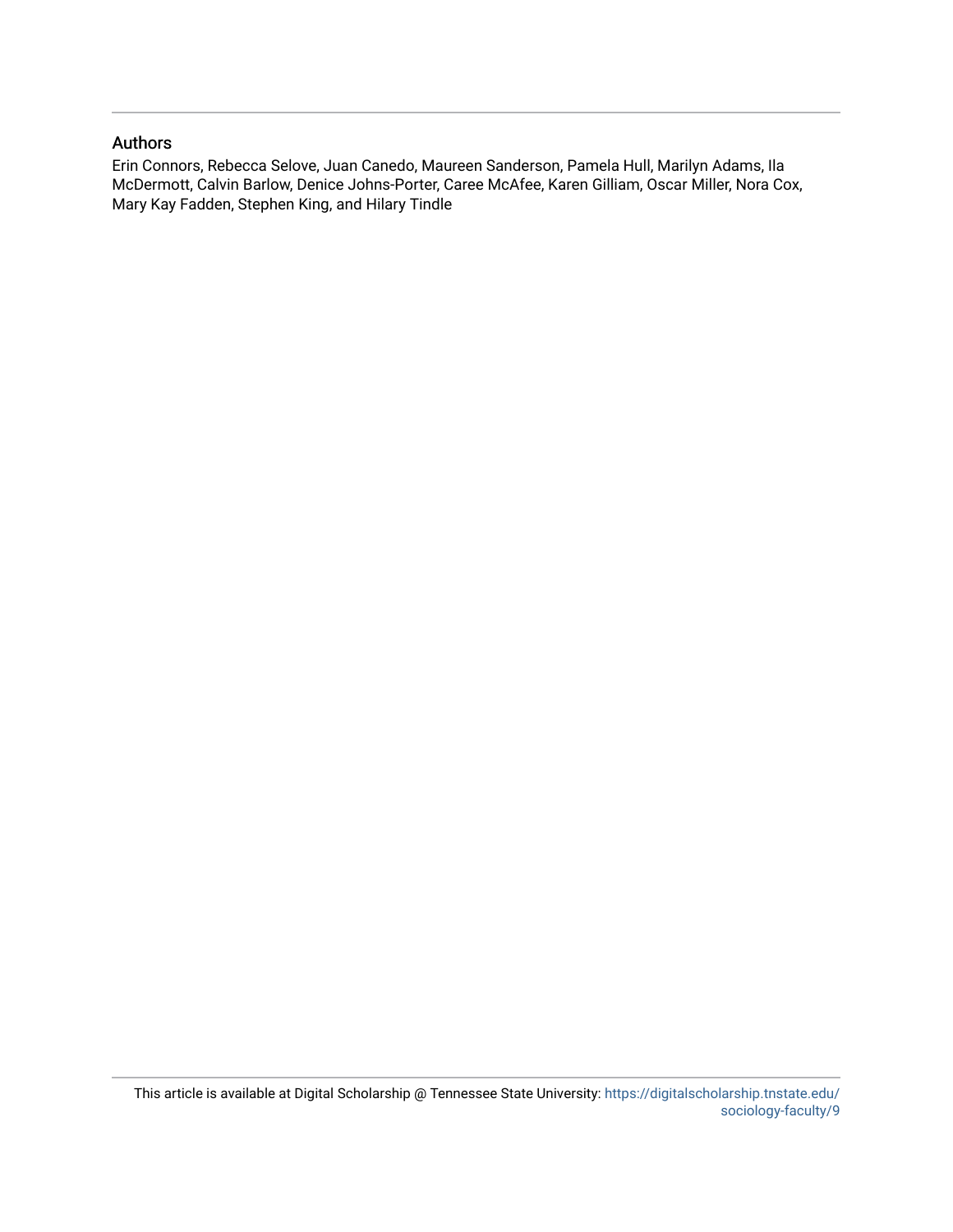

# **HHS Public Access**

Author manuscript J Health Dispar Res Pract. Author manuscript; available in PMC 2020 August 22.

Published in final edited form as: J Health Dispar Res Pract. 2019 ; 12(6): 80–94.

# **Improving Community Advisory Board Engagement in Precision Medicine Research to Reduce Health Disparities**

**Erin Connors**, Tennessee State University

**Rebecca Selove**, Tennessee State University

**Juan Canedo**, Meharry Medical College

**Maureen Sanderson**, Meharry Medical College

**Pamela Hull**, Vanderbilt University

**Marilyn Adams**, Meharry-Vanderbilt-TSU Cancer Partnership (MVTCP) Community Advisory Board

**Ila McDermott**, MVTCP Community Advisory Board

**Calvin Barlow**, MVTCP Community Advisory Board

**Denice Johns-Porter**, MVTCP Community Advisory Board

**Caree McAfee**, Vanderbilt University

**Karen Gilliam**, Vanderbilt University

**Oscar Miller**, Tennessee State University

**Nora Cox**, Tennessee State University

**Mary Kay Fadden**, Meharry Medical College

**Stephen King**, Vanderbilt University

Corresponding Authors: Erin Connors, erinlconnors@gmail.com.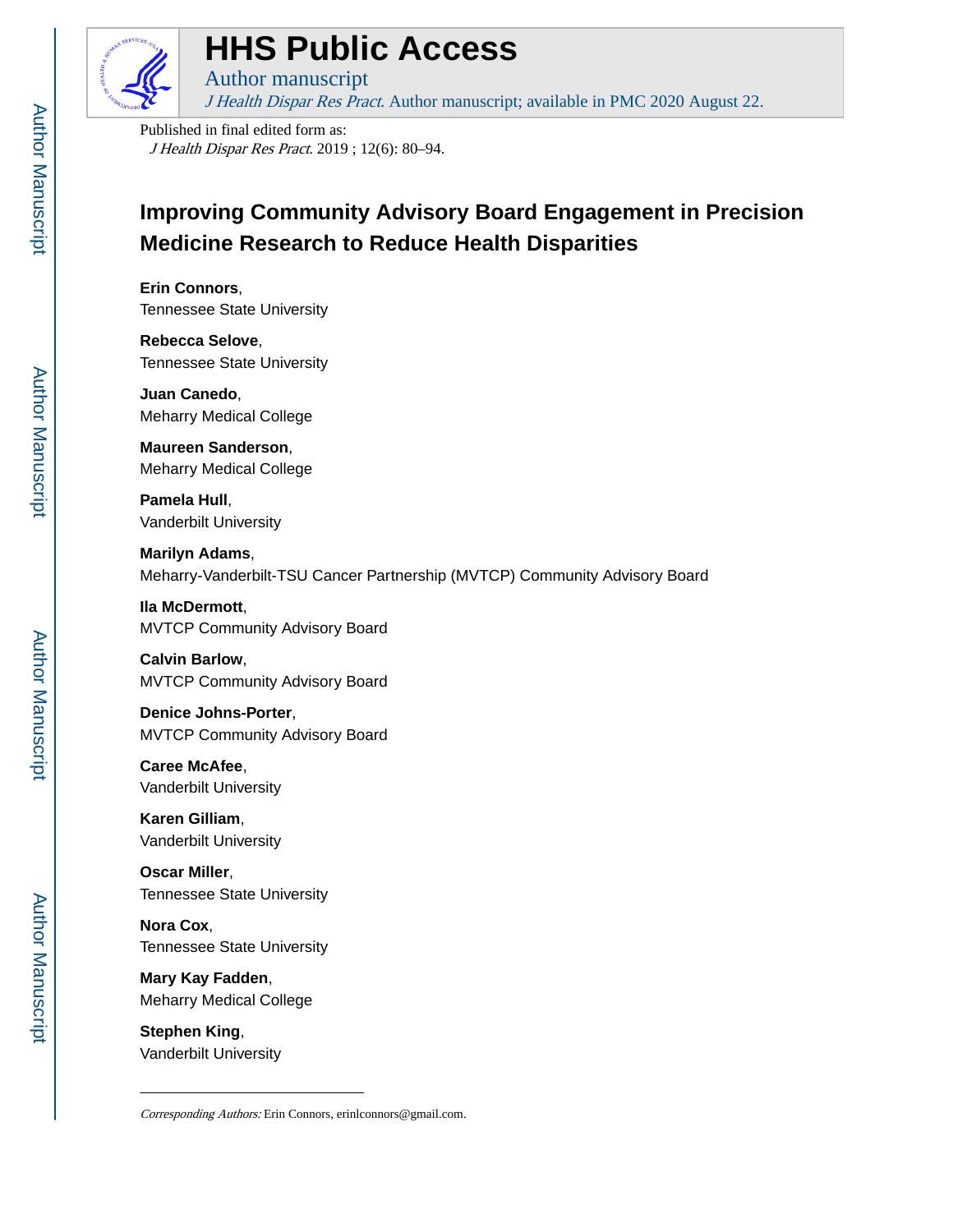#### **Hilary Tindle**

Vanderbilt University Medical Center

#### **Abstract**

Community Advisory Boards (CABs) are used in efforts to reduce health disparities; however, there is little documentation in the literature regarding their use in precision medicine research. In this case study, an academic-CAB partnership developed a questionnaire and patient educational materials for two precision smoking cessation interventions that involved use of genetic or genetically-informed information. The community-engaged research (CEnR) literature provided a framework for enhancing benefits to CAB members involved in developing research documents for use with a low-income, ethnically diverse population of smokers.The academic partners integrated three CEnR strategies: 1) in-meeting statements acknowledging their desire to learn from community partners, 2) in-meeting written feedback to and from community partners, and 3) a survey to obtain CAB member feedback post-meetings. Strategies 1 and 2 yielded modifications to pertinent study materials, as well as suggestions for improving meeting operations that were then adopted, as appropriate, by the academic partners. The survey indicated that CAB members valued the meeting procedure changes which appeared to have contributed to improvements in attendance and satisfaction with the meetings. Further operationalization of relevant partnership constructs and development of tools for measuring these aspects of community-academic partnerships is warranted to support community engagement in precision medicine research studies.

#### **Keywords**

community-engaged research; community advisory board; health disparities; precision medicine

# **INTRODUCTION**

Advantages of citizen participation in health disparities-related research have been described as early as the 1970s (Ahmed, Neu Young, DeFino, Franco, & Nelson, 2017; Lawrence & Stewart, 2016; Buchanon, Reddy, Sifunda, James, & Naidoo, 2010). These include community members having access to research tools and results that empower them to address concerns about their community's health, build their capacity to deliver important services in their community, and develop research questions of importance to them (Cheney et al., 2016; Coffey et al., 2017; Halbert et al., 2016; Cunningham et al., 2015; Simonds, Wallerstein, Duran, & Villegas, 2013). Researchers learn from community members who share about their culture and social networks, and in turn, gain valuable insight in identifying research topics and methods that are salient to and informed by members of marginalized communities. Furthermore, they obtain involvement and support from more diverse research participants, richer interpretation of results, and improved implementation of research-based interventions (Cargo & Mercer, 2008; Bowers, Jacobson, & Krupp, 2017; Kaiser, Thomas, & Bowers, 2017; Rhodes et al., 2018; Simonds et al., 2013).

The importance of community-engaged research (CEnR) for academic investigators in the expanding fields of genomics (Ginsburg & Willard, 2009) and, more broadly, precision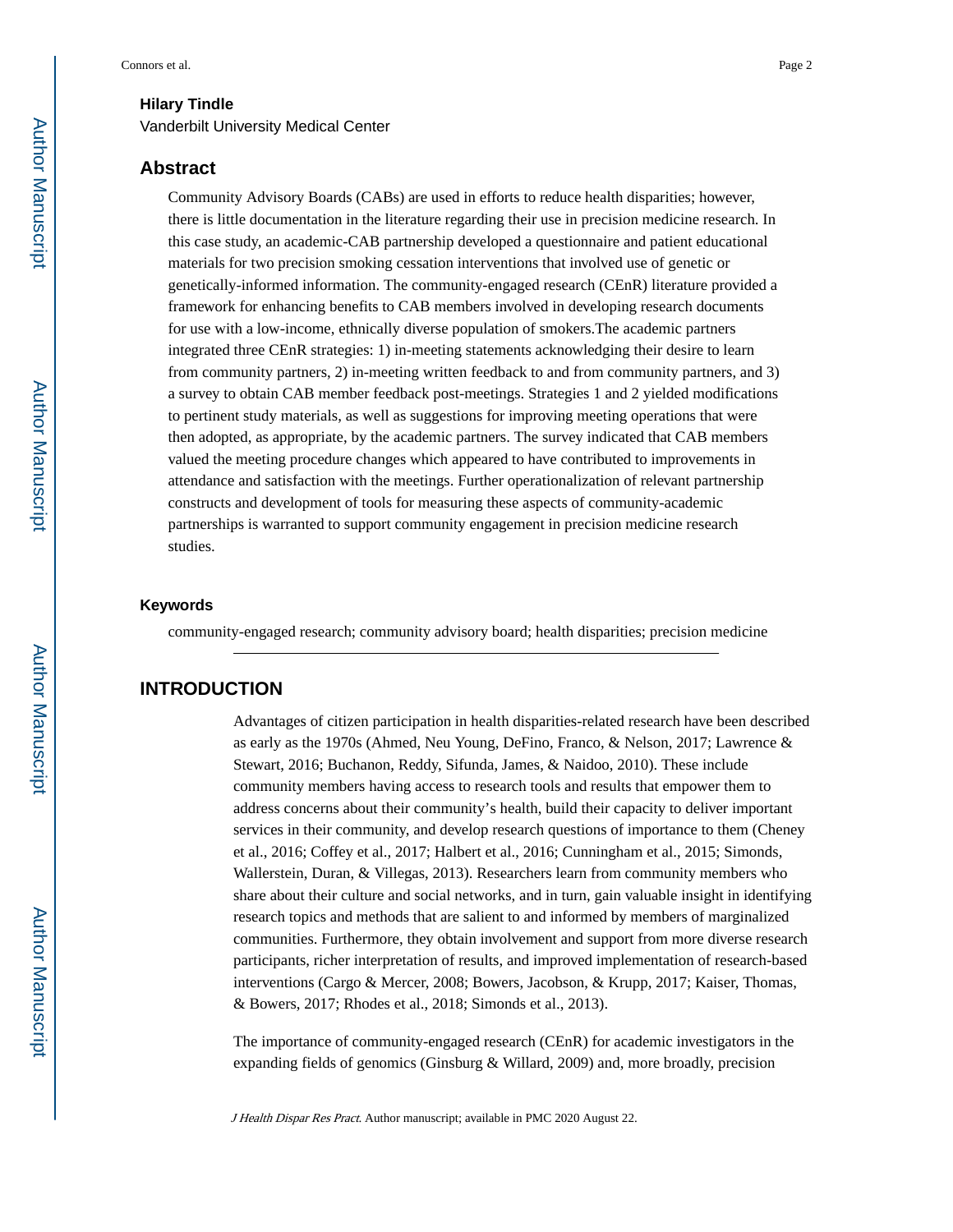medicine (Schleidgen, Klingler, Bertram, Rogowski, &Marckmann, 2013; de Grandis &Halgunset, 2016) has been emphasized as a means of accruing these benefits in these new areas of health services. Successful partnerships between university-based researchers and community advisory boards (CABs) offer the potential to accelerate the application of precision medicine to minority communities, and reduce the risk of widening disparities in access to quality care (Graves &Tercyak, 2015; Halbert, McDonald, Vadaparampil, Rice, & Jefferson, 2016; Halbert et al., 2016; Kaphingst et al., 2015; Kaplan et al., 2017; Kimball, Nowakowski, Maschke, & McCormick, 2014; Korngiebel, Thummel, & Burke, 2017; Ma, Rosas, &Lv, 2016). The appropriate implementation and use of genomic tests is influenced by several system and patient variables, such as use of cultural diversity of research participants, level of patient health literacy, and the context in which patients are provided with information about reasons for testing and the implications of test results (Korngiebel et al., 2017).

Potential barriers to addressing disparities in development and application of precision medicine tools can be addressed by including more minority participants in precision medicine research. In addition, engaged community partners can assist researchers by addressing health literacy related to genomic and precision medicine, and considering the context in which research participants will be asked for, and informed about, use of their biological samples for genetic testing. Communicating the benefits of precision medicine to minority patients poses a challenge that requires additional investigation (National Academies of Sciences, Engineering, and Medicine, 2016a). Williams et al. (2018) and others (National Academies of Sciences, Engineering, and Medicine, 2016b) noted that advisors from minority and underserved communities can provide critical advice to academic researchers that is useful for translating precision medicine concepts for audiences that may be unfamiliar with terms associated with genomic technologies used in intervention research. This article is a case study of the process in working with a CAB to develop a questionnaire and patient educational materials for two precision smoking cessation interventions that involved the use of genetic information.

# **METHODS**

#### **Context of the Academic-Community Partnership**

The Meharry-Vanderbilt-Tennessee State University Cancer Partnership (MVTCP) Cancer Outreach Core (COC) CAB is an academic-community partnership that was established in 2006. The CAB, which meets quarterly, includes over 20 community members from diverse racial and ethnic backgrounds who are cancer survivors, caregivers, representatives of cancer-related organizations, and other community members with an interest in cancer. CAB members have provided feedback on numerous studies including three projects that involve precision medicine in the last year. Members of the CAB, especially current and former smokers, were invited to join a CAB Tobacco Cessation Subcommittee for this research project.

Precision Interventions for Smoking (PRISM) in the Southern Community Cohort Study (SCCS) was designed to reduce the disproportionate burden of smoking-related mortality affecting racial and ethnic minorities (Shields et al., 2008). The SCCS is a longitudinal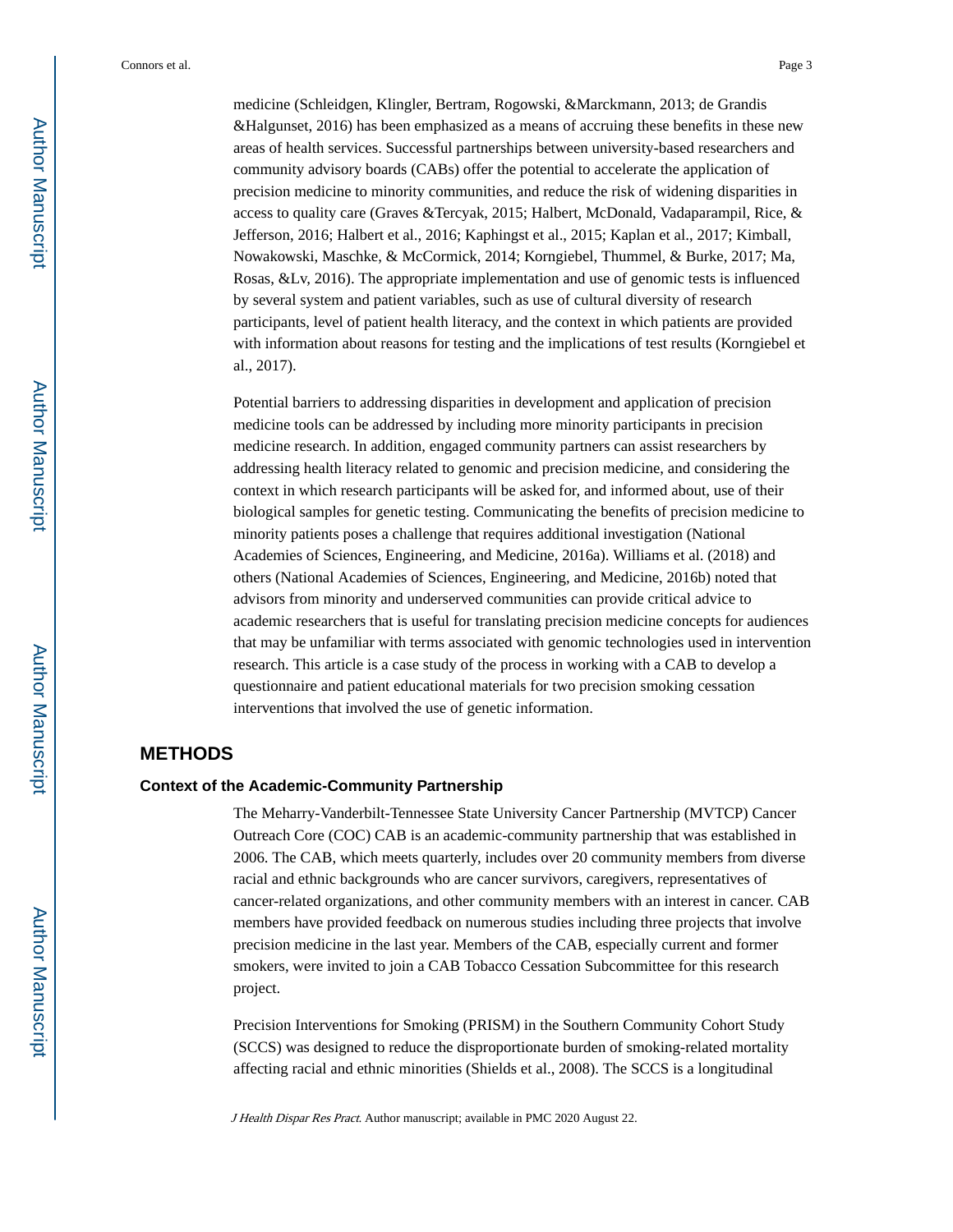cohort study in the Southeastern U.S. that includes 86,000 low income adults recruited between 2002–2009 to study health disparities prospectively (Signorello, Hargreaves, & Blot, 2010). Most participants were recruited through federally qualified health centers (FQHCs) and are predominantly African-American and low-income. PRISM goals included surveying SCCS participants about their willingness to participate in genetically-informed smoking cessation treatments. Members of the PRISM academic team, referred to in this paper as academic partners, asked the CAB Subcommittee members to provide feedback regarding the survey, as well as the design of educational materials for two precision care (PC) interventions for smoking cessation. One uses genetic information to enhance the accuracy of estimating lung cancer risk (Young, 2012), and the other assesses speed of nicotine metabolism to inform pharmacotherapy choice (Lerman et al., 2015).

#### **Identification of Relevant Community Engagement Strategies**

To guide planning for CAB Subcommittee meetings, academic partners reviewed literature related to training of community-engaged researchers to identify best practices for enhancing engagement and expanding benefits for CAB members. Discipline-specific training for academic researchers does not always provide a good foundation for collaborative learning with researchers in other disciplines, or community members whose skills reflect other training and experiences(Cornell et al., 2013). In our review of team science literature (Selker& Wilkins, 2017; Bennett &Gadlin, 2012; Selker& Wilkins, 2017), we noted the recommendation for "broadly-engaged team science" in which researchers commit to co-learning with community members to advance the quality and beneficial impacts of research. We operationalized co-learning, a feature of community-engaged participatory research (Braun et al., 2012), as identifying ways academic and community partners learned from each other during each Subcommittee meeting.

Partnership, engagement, and collaboration (PEC) research is a related field of study that focuses on the need for greater understanding of communication skills necessary to successfully bridge research and community perspectives (Leeman, Birken, Powell, Rohweder, & Shea, 2017; Powell et al., 2017). This literature reminded academic researchers to consider verbal and nonverbal messages that would be congruent with their intention to learn from community members. Precision medicine research requires a particular style of sensitive listening and speaking because the vocabulary is so specialized. Laypersons tend to be less familiar with treatments employing the use of molecular biology to predict treatment outcomes – making community engagement all the more crucial (Halbert et al., 2016; Kaplan et al., 2017). The co-learning approach requires researchers to explain genomic-informed tests and treatments, while learning what might be confusing about their approach to describing these activities. They then collaborate with community members in revising language and graphics to more effectively communicate concepts important for informed consent and delivering the interventions.

Two systematic reviews of literature describing community-researcher partnerships noted that among the most common barriers to successful community-academic collaborations are a lack of clarity and insufficient communication about roles (Drahota et al., 2016; Huang et al., 2018). In addition, the importance of academic partners' listening and self-reflection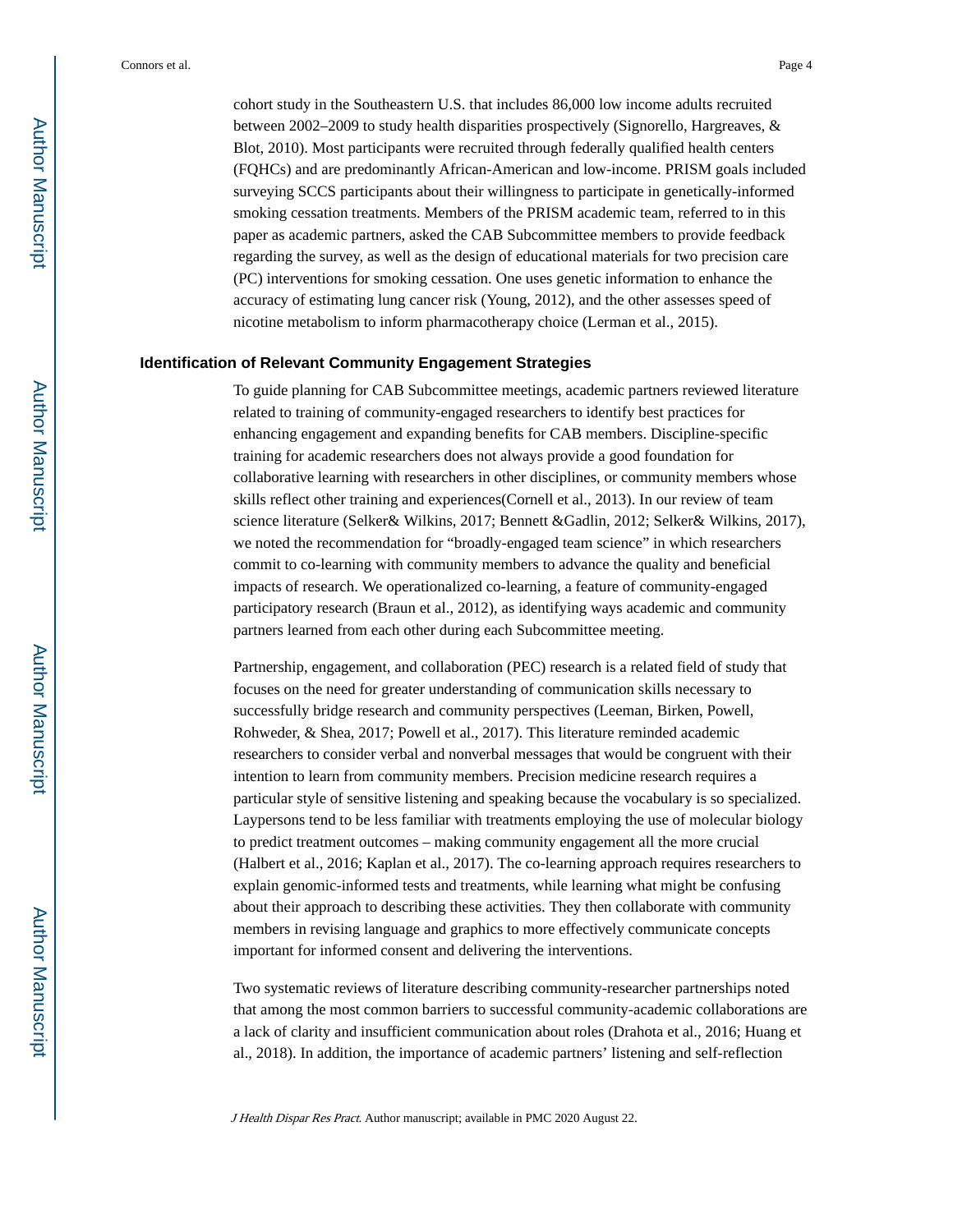skills has been emphasized by a number of CEnR scholars (Arora, Krumholz, Guerra, &Leff, 2015; Coffey et al., 2017; Kaplan et al., 2017; Oswald, 2016). They also noted the importance of establishing trust in the community-academic partner relationship; clearly articulating roles of participants in the conversation; bi-directional communication with community members getting feedback about the process and content of meetings; and evaluation of what transpired. These aspects of effective CEnR are also emphasized in team science and PEC.

While many measures relevant to community-academic partnerships are described in the literature (Arora et al., 2015; Eder, Tobin, Proser, & Shin, 2012; Kagan et al., 2012; Marek, Brock, &Savla, 2015; Meza, Drahota, & Spurgeon, 2016; Newman et al., 2011; Oetzel et al., 2015; Salsberg et al., 2015; Sandoval et al., 2012; Simonds et al., 2013), a number of investigators have noted the need for more precise, reliable, and valid measures of constructs relevant to the work of such partnerships (Bowen et al., 2017; Drahota et al., 2016; Halladay et al., 2017; Huang et al., 2018; Marek et al., 2015; Sandoval et al., 2012). Evaluation of the community-academic meeting process is essential to understanding the types of interactions that either enhance or diminish health outcomes in the community by allowing partners to identify and adapt strategies to improve their ability to reach long-term dissemination and implementation goals (Schulz, Israel, & Lantz, 2003). In addition, metrics provide another focus for researchers as does self-reflection and tracking progress (Oetzel et al., 2015). Bowen et al. (2017) suggested that community and academic partners choose several measures according to the desired outcomes of their project, and that was the path taken for this PRISM study.

#### **Process of Conducting CAB Meetings**

Four members of the academic team met four times with the CAB Subcommittee to review study documents. During the first two CAB Subcommittee meetings, the focus was on designing a questionnaire to assess PRISM participants' attitudes and beliefs about smoking and health, opinions about genetically personalized smoking treatment, and willingness to join a trial of two genetically personalized treatments for quitting smoking. During the third and fourth meetings, community and academic partners discussed health education materials for use in the two smoking cessation interventions. Prior to each CAB Subcommittee meeting, drafts of materials previously developed by the academic team were provided for discussion.

Researchers in the PRISM study acknowledged that the use of genetic and biomarker information to personalize smoking cessation treatments has ethical and social ramifications beyond those encountered in more traditional health interventions (International HapMap Consortium, 2003; Korngiebel et al., 2017; Terry, Horn, Scott, & Terry, 2011). Therefore, the research team planned for the involvement of the MVTCP CAB Subcommittee in developing research materials that clearly communicated the study's purpose, the types of testing to which participants might be randomly assigned, and the interventions that would follow from those results. The research team wanted to learn about CAB Subcommittee members' preferences and needs regarding the way genetic information and testing was defined, and the design of informational materials for genetically-informed interventions.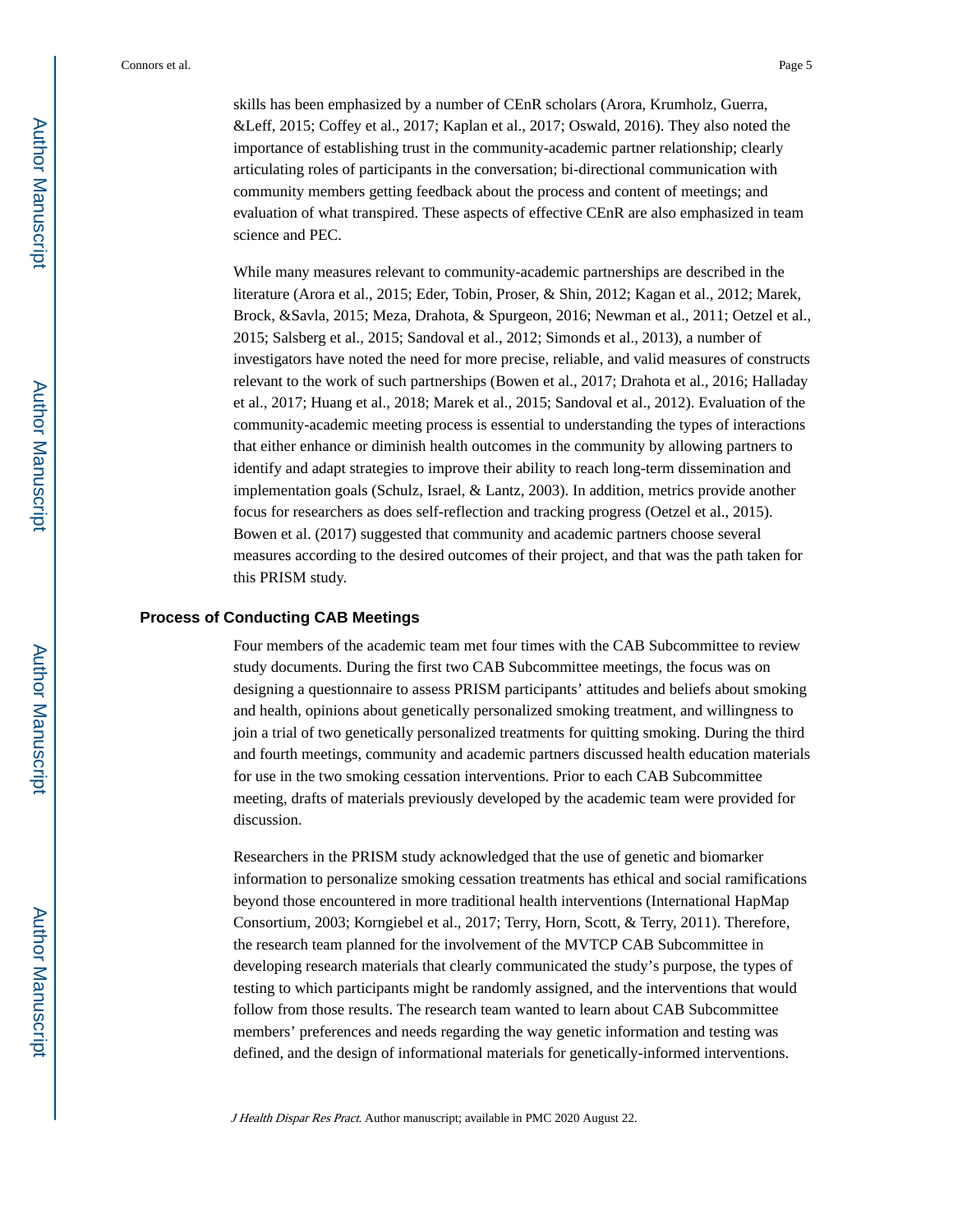In addition to achieving the study goals, the academic partners realized that the CAB members were helping expand awareness of sometimes subtle elements of the structure and process of the meetings, which had the potential to affect the range of their contributions to the project. Subsequently, academic partners committed to taking steps to identify strategies that might further empower the community advisors (Kimball et al., 2014; Korngiebel et al., 2017). As part of an ongoing quality improvement process, academic partners took detailed written notes during each meeting. The research team discussed and reflected on them in order to identify opportunities for strategic changes that could be implemented during future meetings.

The four CAB Subcommittee meetings were facilitated by an academic partner. Each meeting began with a round-robin sharing of names and purpose for attending, giving everyone an opportunity to learn something about other attendees. Some Subcommittee members and academic partners shared their experiences as current or past smokers. The conversation among Subcommittee members and academic partners generated a number of suggestions for changes to the draft participant questionnaire.

Few community members attended the second Subcommittee meeting. Those who came described difficulty finding a parking area on the crowded university campus. During the meeting, CAB Subcommittee members and academic partners brainstormed about meeting locations that would be more convenient for community members and decided to hold future meetings at a centrally located local health department, with more accessible parking. Those attending the meeting also reflected on the format of the meetings, and what elements made the meetings more interesting for community members. They agreed to seek additional community members to participate in the CAB Subcommittee meetings.

Subsequently, the academic partners identified three evidence-based CEnR techniques to enhance meeting dynamics during the third and fourth CAB Subcommittee meetings. Specifically, academic partners addressed ways in which some communication approaches may lead to disempowerment of CAB members (Safo, Cunningham, Beckman, Haughton, &Starrels, 2016), and used empowering strategies outlined by Kaiser et al. (2017) as follows: Although academic partners were facilitating the meeting, they announced at the outset that they were present to hear CAB Subcommittee members' feedback about the materials being developed for the PRISM project. This contrasted with the previous two meetings during which academic team members expressed their opinions about the material being reviewed, rather than explicitly focusing on listening to and understanding community members' perspectives. This change in role expectations reflected a CEnR principle that researchers encourage community members to express their opinions and concerns, rather than expecting them to defer to academic partners because of perceived differences in expertise and authority.

The second CEnR strategy was for academic partners to take detailed notes on a large flipchart while CAB Subcommittee members commented on materials being revised. The written comments were displayed prominently to acknowledge the value of each person's contribution to the discussion. Third, we adapted a sixteen-question meeting evaluation survey designed by Giachello (2007) to gather anonymous feedback from Subcommittee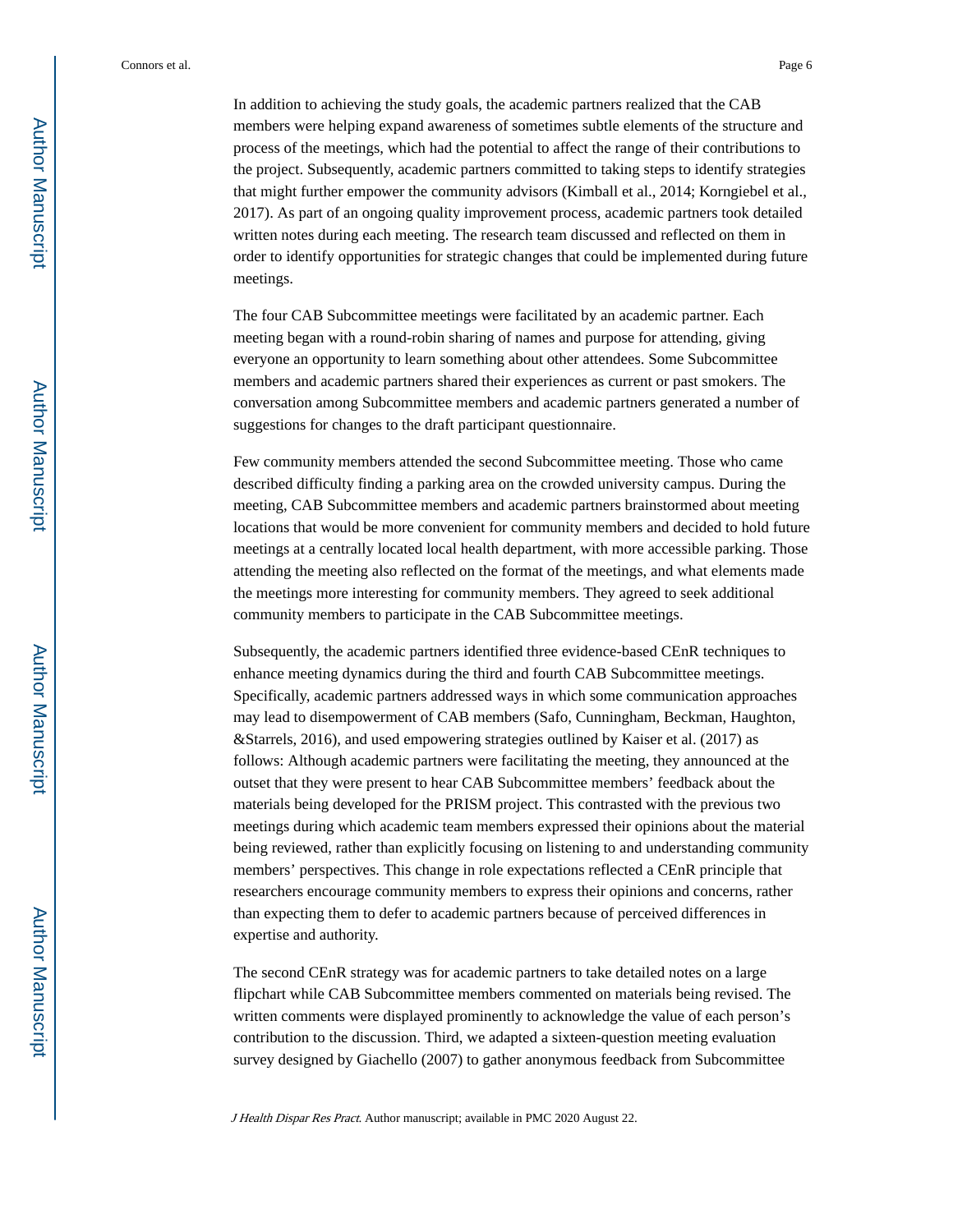members regarding meeting productivity and the overall effectiveness facilitation. The CAB subcommittee members completed this survey at the end of the last two of our four meetings.

#### **Analysis**

The documented input from community members during each CAB Subcommittee meeting regarding the questionnaire, study materials, and patient education materials was organized and summarized. Meeting attendance and the responses of the meeting evaluation surveys were tabulated using descriptive analysis.

### **RESULTS**

The number of community members attending each CAB Subcommittee meeting was greater in the last two meetings compared to the first two (Table 1). The following sections are organized to highlight the input that academic members of the partnership received from community members for the PRISM study, followed by highlights reported by community members regarding the benefits they obtained from participating in CAB Subcommittee meetings.

#### **PRISM Study Input from CAB Members**

In the first Subcommittee meeting, CAB members and academic partners focused on the PRISM study participant questionnaire. CAB members were asked to consider the questions as if they were a study participant, and to report where they had confusion or unease. The discussion included reviewing an explanation of genes that had been piloted in a previous study, which CAB members deemed to be adequate for the PRISM population. The group discussed placement in the questionnaire of the explanation of genes and testing for nicotine metabolite ratio (NMR) to improve study participants' preparation for the brief explanatory statements in the context of questionnaire items.

During the second CAB Subcommittee, community members reviewed the informed consent document, and the context in which it would be presented to individuals who had indicated in the PRISM questionnaire that they were willing to participate in a "research study that uses information about your genes to help you quit smoking." Changes were recommended to simplify language for scripts used to describe the precision medicine interventions to which study participants might be randomly assigned. Examples included, "research appointment" instead of"encounter," and "confirm" referring to a cotinine test to assess quit status, rather than "validate," which some CAB Subcommittee members perceived as implying a study participant was lying. Subcommittee members described aspects of the text and graphics in these documents that they found difficult or disturbing, with some saying graphics regarding lung cancer susceptibility were"confusing" and "stressful."

The third and fourth CAB Subcommittee meetings continued the focus on the appearance and text in study materials. CAB Subcommittee members asked academic partners for more information about the standard of care that would be provided to all PRISM study participants. Academic partners explained that study participants would be referred to the designated QuitLine in the state in which the participant resides. During the fourth meeting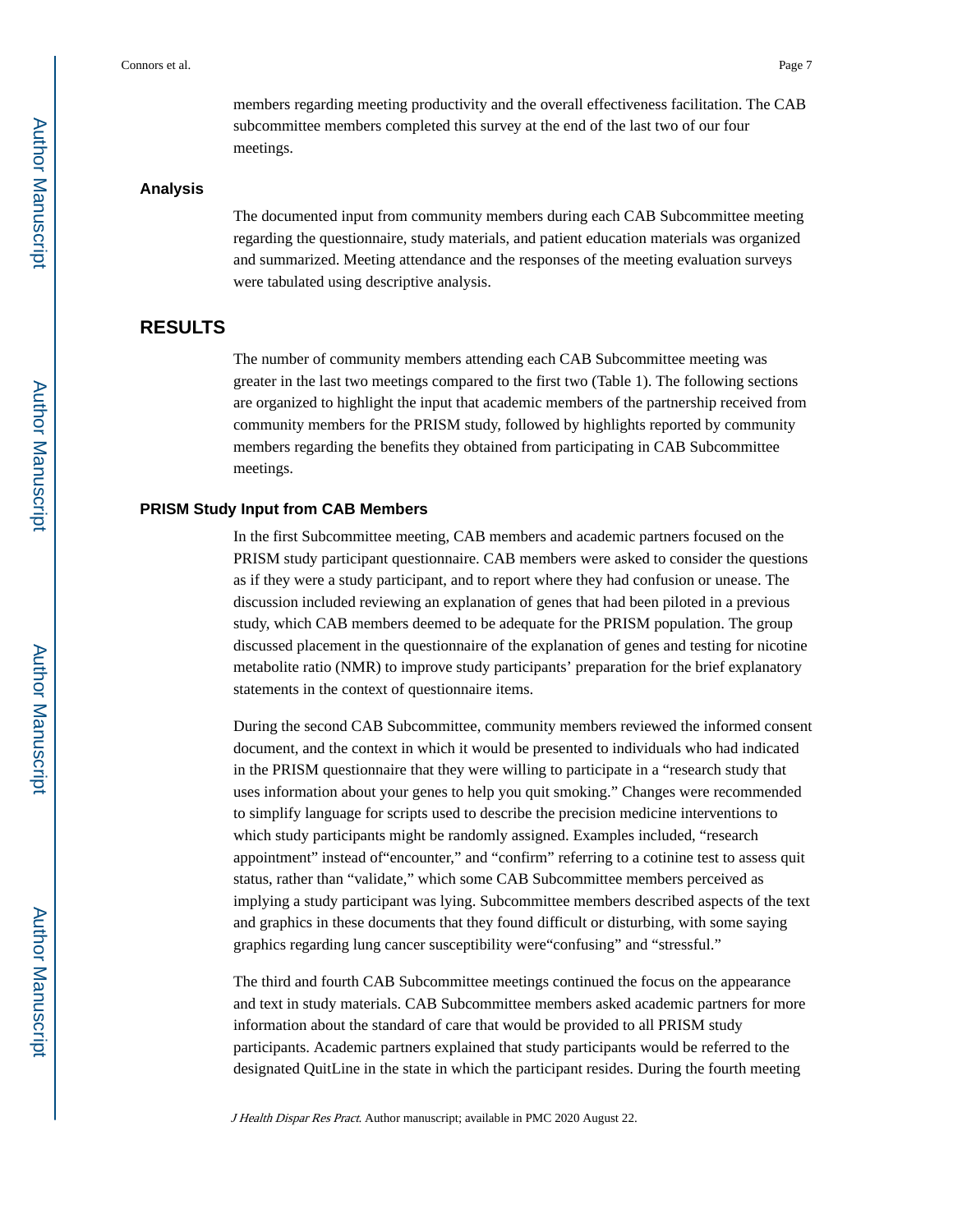CAB Subcommittee members discussed the medications that healthcare providers would recommend to study participants based on genetic information about nicotine metabolism. The community members provided input regarding the language that described potential benefits and side effects of these medications.

CAB Subcommittee members asked if the study materials they were seeing in color might be reproduced in black and white. Academic partners clarified that the materials would be mailed to study participants and would be in color. Other Subcommittee members' suggestions included wording to describe the test that determines the risk for lung cancer. They helped develop phrases to describe genetic information, family history, smoking history, and other factors, along with how test results would be presented to study participants. Several Subcommittee members expressed appreciation for the work of a professional graphic designer who integrated their suggestions regarding color, size, and placement of graphics in modified versions of the educational materials. The graphic designer also eliminated some elements of early drafts that CAB Subcommittee members thought would be more confusing than helpful for potential study participants.

Over the course of the four Subcommittee meetings, CAB members recommended changes to educational materials to strengthen both ethical and clinical execution of the intervention. Subcommittee members also identified ambiguities and complicated phrasing of certain statements, and suggested modifications that would help avoid misinterpretations. For example, one of the original questionnaire items asked, "Did you use any of the listed quit aids during your last quit attempt?", and several CAB members thought the word "attempt" implied failure. Discussion of this question led to rewording of the question to, "Did you ever use any of the following to try to quit smoking?" Overall, CAB member feedback provided the academic investigators with insights regarding potential hopes and concerns study participants may have regarding genomic-based medicine. Overall, subcommittee meetings produced insightful discussions resulting in several modifications of text, graphics, and approaches to message delivery. Specifically, community members provided suggestions for clarifying aspects of clinical trials research, being transparent about side effects of genomicbased medication treatment, and specifying the method for obtaining blood samples in this study.

Some CAB Subcommittee members emphasized that the research team needed to make sure study participants understood that individuals enrolled in one intervention arm would have different medical treatment than those enrolled in the other intervention arms. CAB Subcommittee members felt strongly about listing the side effects and costs associated with medication in the informed consent documents. CAB Subcommittee members acknowledged that receiving study information prior to consenting to participate might influence an individual's decision to enroll in the study. In addition, several CAB Subcommittee members said that despite efforts to improve and simplify study documents, participants would likely have questions and areas of concern. Thus, they felt it would be critical to have follow-up contact and an opportunity to ask questions, preferably a call from study staff.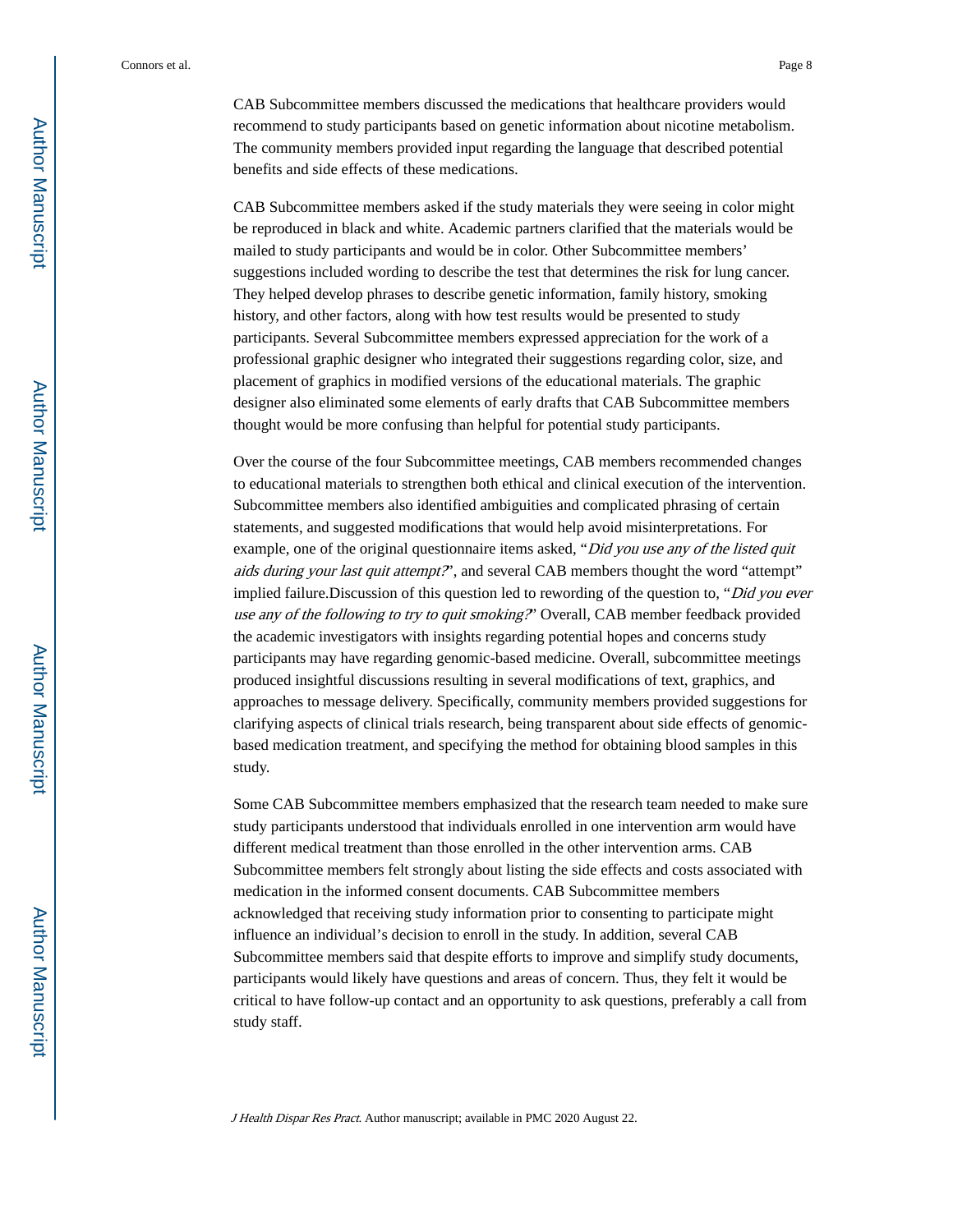#### **What CAB Members Valued About Subcommittee Meetings**

The meeting evaluation survey was distributed at the end of the third and fourth Subcommittee meetings to obtain feedback from community members on the content and process of the meeting. The results of these surveys are displayed in Table 2. After Meeting #3, three items were unanimously rated as Excellent (location, information shared, and opportunities for participating and sharing). A majority of participants rated the other items as Excellent, and some rated them as good. The items with the lowest number of Excellent responses were clear agenda, appropriate objectives, action plan or strategies developed, and assignments or follow-up tasks. After Meeting #4, all but one item (appropriate objectives) received unanimous Excellent ratings, demonstrating a pattern of improvement over the previous meeting.

The evaluation survey included three open-ended questions: Was this meeting worth your time? What did you learn today? What went well in this meeting? All CAB members responded affirmatively to the first question. Responses to the second question included learning more about the study procedures, about the precision medicine tools (lung cancer risk assessment, and NMR), as well as linking NMR to specific medication recommendations. Members also commented about elements of design for educational materials, and the importance of community input. Regarding what went well, written comments referred to the opportunity to network, discuss, and "opportunity for everyone to share."

The PRISM study's principal investigator attended the fourth CAB Subcommittee meeting and responded to many CAB Subcommittee member questions about the precision medicine elements of the study. Subcommittee members commented that they learned more during the meeting about risk factors for lung cancer and reasons certain smoking cessation medications work better for some smokers than others.

# **DISCUSSION**

Academic researchers collaborated with an existing CAB to form a CAB Subcommittee for PRISM, an investigation involving two precision medicine tests to inform smoking cessation treatment. The community-academic partnership developed a questionnaire to assess smokers' attitudes about two precision medicine smoking cessation interventions and their willingness to participate in a study of the intervention impact. In addition, the CAB Subcommittee participated in the development of educational materials about each intervention to be used in the next phase of the PRISM study.

During the first two Subcommittee CAB meetings, academic team members sought guidance for modifying meeting formats in CEnR and related literature. Three relatively small changes were instituted in the CAB Subcommittee meeting procedures in the final two of four meetings: the use of empowerment strategies to communicate the value of community expertise, the display of detailed notes on member's suggestions in real time, and the evaluation of meeting processes via anonymous assessment. These changes appeared to have contributed to improvements in Subcommittee meeting attendance and satisfaction with the meetings. CAB participants indicated that they appreciated the structure that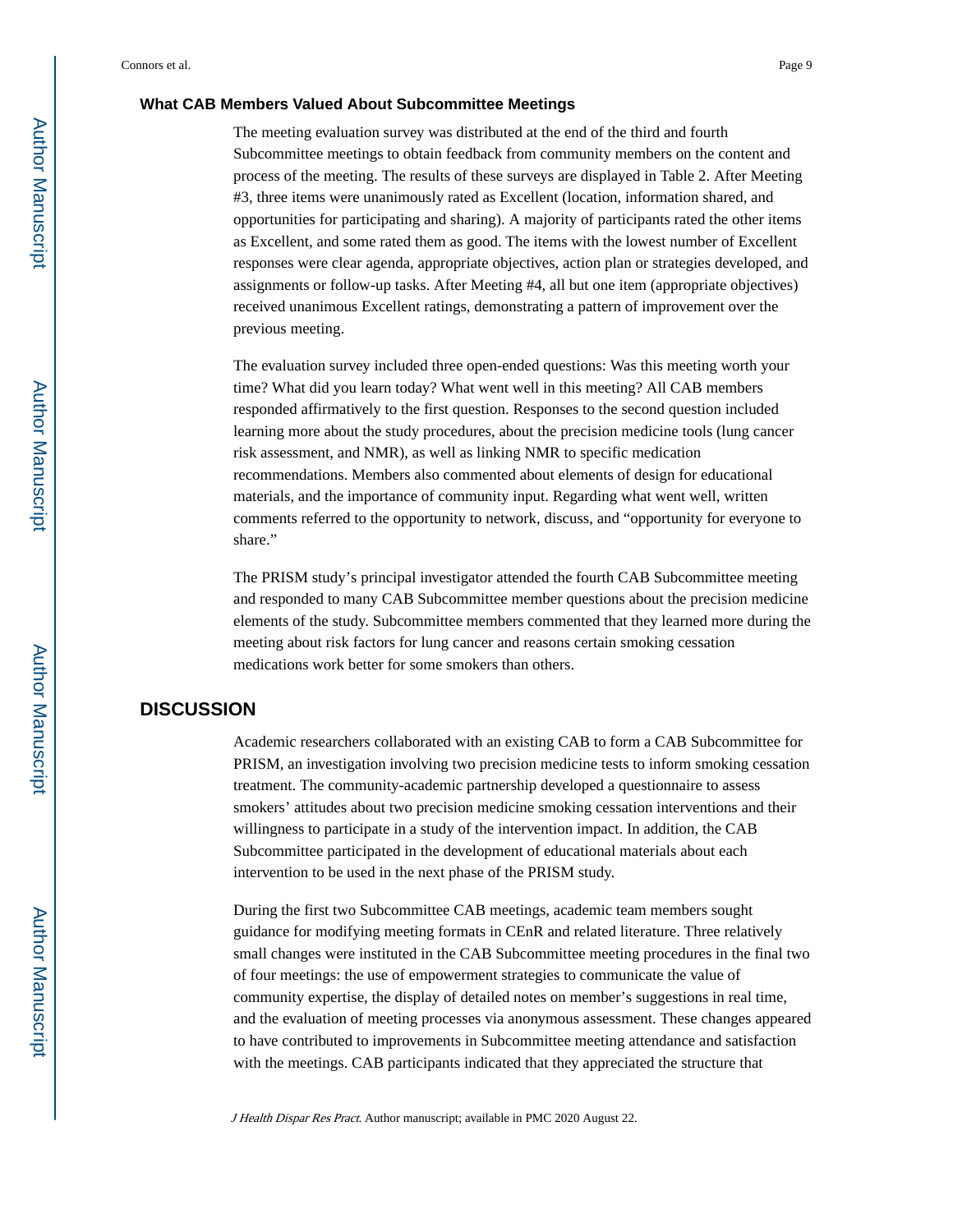supported more active CAB members' participation. One individual who was recruited for the CAB Subcommittee subsequently asked to join the larger CAB, indicating that the meetings had been informative and enjoyable for her.

Researchers have begun to explore what people in the community know about precision medicine, their attitudes and beliefs about it, and what they want to know to make informed decisions about its application. Evidence suggests that some community members support genomic-based medicine, although nearly a third of volunteers in a New Jersey precision medicine study were confused about some aspects of its use (Gollust et al., 2012). In conducting focus groups with members of the Mayo Clinic Biobank CAB who were invited to provide feedback regarding a specific genomic research protocol, Kimball et al. (2014) found that CAB members saw potential benefits in having genomic information in medical records, and using genomic information to prescribe medication. The investigators' initial objective for the focus groups was to obtain feedback about a specific research protocol. However, as investigators reflected on what they were hearing, they appreciated the insights their CAB members were offering which addressed broader questions based on their perspectives of precision medicine. The focus group feedback regarding the collection, storage, and use of genomic information provided researchers relevant lessons beyond the scope of the study for which the CAB was consulted.

Our feedback from the MVTCP subcommittee was similar in a variety of ways. For instance, subcommittee members emphasized clarity of both language and visual aids in the description of precision medicine concepts to participants of the PRISM project. This supports the idea of presenting information in a manner that allows community members to make autonomous and informed decisions about the application of precision medicine. Similar to Gollust et al. (2012), MVTCP's subcommittee brought to light the potential for community members to be confused by genetic jargon and/or ambiguities in the phrasing of various statements. Lastly, surveys reflected excitement from members who described learning more about using genomic information to individualize treatment. Academic researchers benefited from suggestions for enhancing the design of questionnaires and educational materials.

The CAB Subcommittee meetings provided meaningful engagement opportunities for members and reinforced the idea that the persons who will be involved in the PRISM study are valued partners as well. CAB Subcommittee members were sensitive to the potential for study participants to perceive precision medicine interventions as experimental, and potentially harmful. Input from the community members of the subcommittee enhanced the design of the study questionnaire and educational materials in a culturally sensitive manner. Members of the CAB Subcommittee were invited to participate in development of this manuscript, and those who accepted are identified as co-authors.

CABs bring the voices and perspectives of diverse populations to bear on improving process and health outcomes (Holt, Hussain, Wachbroit, & Scott, 2017). The academic partners of MVTCP's CAB aimed to create a mutually supportive space that facilitated learning on both the part of researchers and community members. Although several measures were found for assessing CAB effectiveness as construed in CEnR, the variation across partnerships and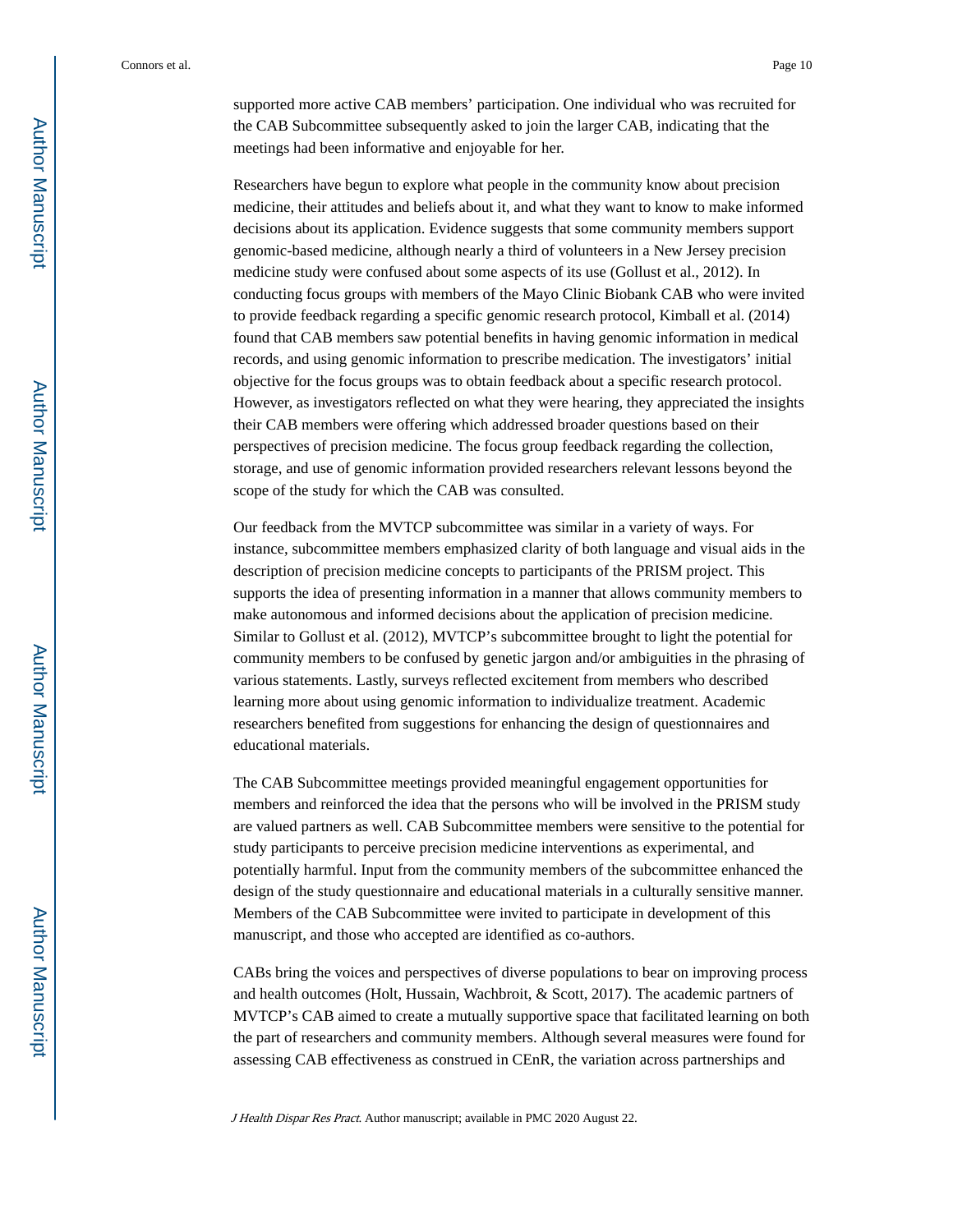definitions of success is problematic when applied to a precision medicine research project involving minority communities (Abelson & Gauvin, 2006; Braun et al., 2012; Esmail, Moore, & Rein, 2015; Rowe &Frewer, 2005).

In line with the academic team's review of the literature, Esmail et al. (2015) concluded that process measures of engagement are found more often than outcome measures. The goals of this project involve assessing both process and impact. The academic team aimed to understand what aspects of the community-academic partnership contribute to community member involvement in health promotion among their families and neighbors. What constitutes best processes are further complicated when the intended purpose of CEnR strategies involves community empowerment and education in the evolving and highly specialized field of precision medicine. This requires researchers to identify and suspend implicit assumptions about precision medicine so that a sense of respect and cultural sensitivity can be conveyed through skillful listening and meeting facilitation.

# **CONCLUSION**

Engaging community members in the context of precision medicine research provided academic partners with additional perspectives regarding the language and images used in the PRISM questionnaire and educational materials. Community members had opportunities to learn more about precision medicine applications to smoking cessation. By implementing three CEnR-informed strategies in our CAB Subcommittee meetings, we hope we have taken steps to improve our work with community-academic partnerships for future research projects. The process used and lessons learned can be useful to inform other communityacademic partnerships about effective strategies for involving CABs in precision medicine research.

## **ACKNOWLEDGEMENTS**

This study was supported by the National Cancer Institute through the Meharry-Vanderbilt-Tennessee State University Cancer Partnership (U54CA163066).

# **REFERENCES**

- Abelson J, & Gauvin F (2006).Assessing the impacts of public participation: Concepts, evidence, and policy implications (Public Involvement Network No. P06). Ottawa, ON: Canadian Policy Research Networks Retrieved from [www.cprn.org](http://www.cprn.org).
- Ahmed SM, Neu Young S, DeFino MC, Franco Z, & Nelson DA (2017). Towards a practical model for community engagement: advancing the art and science in academic health centers. Journal of Clinical and Translational Science, 1(05), 310–315. [PubMed: 29707251]
- Andrews JO, Cox MJ, Newman SD, & Meadows O (2011). Development and Evaluation of a toolkit to assess partnership readiness for community-based participatory research. Progress in Community Health Partnerships: Research, Education, and Action, 5(2), 183–188.
- Arora PG, Krumholz LS, Guerra T, & Leff SS (2015). Measuring community-based participatory research partnerships: the initial development of an assessment instrument. Progress in Community Health Partnerships: Research, Education, and Action, 9(4), 549–560.
- Bennett LM, & Gadlin H (2012). Collaboration and team science: from theory to practice. Journal of Investigative Medicine, 60(5), 768–775. [PubMed: 22525233]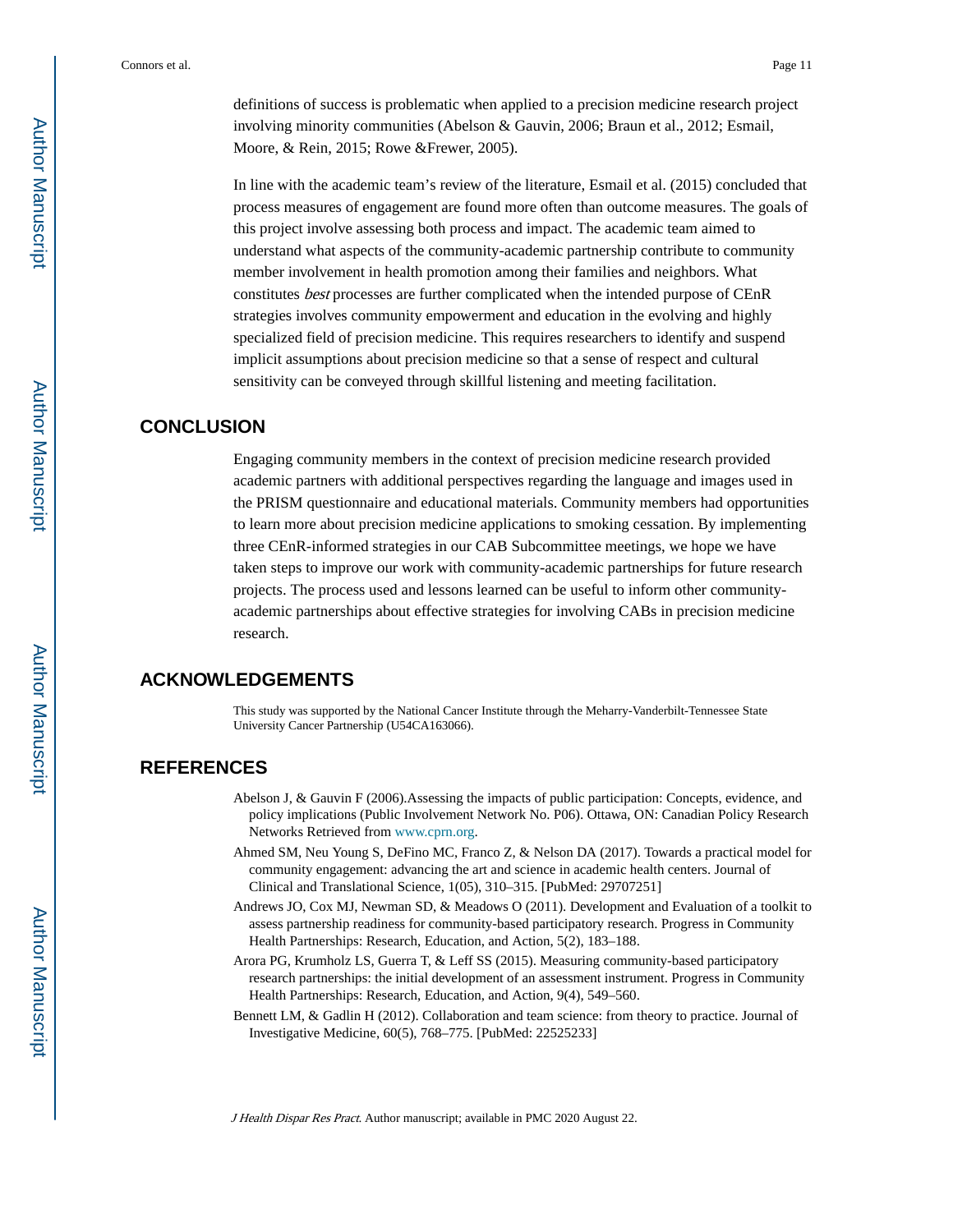- Bowen D, Hyams T, Goodman M, West K, Harris-Wai J, & Yu J-H (2017). Systematic review of quantitative measures of stakeholder engagement. Clinical and Translational Science, 10(5), 314– 336. [PubMed: 28556620]
- Bowers B, Jacobson N, & Krupp A (2017). Can lay community advisors improve the clarity of research participant recruitment materials and increase the likelihood of participation?: CARDS recruitment of underrepresented groups. Research in Nursing & Health, 40(1), 63–69. [PubMed: 27686332]
- Braun KL, Nguyen TT, Tanjasiri SP, Campbell J, Heiney SP, Brandt HM, … Hébert JR (2012). Operationalization of community-based participatory research principles: assessment of the National Cancer Institute's Community Network Programs. American Journal of Public Health, 102(6), 1195–1203. [PubMed: 22095340]
- Buchanon D, Reddy P, Sifunda S, James S, & Naidoo N (2010). The role of community advisory boards in health research: Divergent views in the South African experience. Journal of Social Aspects of HIV/AIDS, 7(3), 2–8.
- Cargo M, & Mercer SL (2008). The value and challenges of participatory research: strengthening its practice. Annual Review of Public Health, 29(1), 325–350.
- Cheney AM, Abraham TH, Sullivan S, Russell S, Swaim D, Waliski A, … Hunt J (2016). Using community advisory boards to build partnerships and develop peer-led services for rural student veterans. Progress in Community Health Partnerships: Research, Education, and Action, 10(3), 355–364.
- Coffey J, Huff-Davis A, Lindsey C, Norman O, Curtis H, Criner C, & Stewart MK (2017). The development of a community engagement workshop: a community-led approach for building researcher capacity. Progress in Community Health Partnerships: Research, Education, and Action, 11(3), 321–329.
- Collaborative Research Center for American Indian Health. (2014). Community advisory board resources. Collaborative Research Center for American Indian Health Retrieved from [https://](https://www.crcaih.org/) [www.crcaih.org/](https://www.crcaih.org/)
- Cornell S, Berkhout F, Tuinstra W, Tàbara JD, Jäger J, Chabay I, … van Kerkhoff L (2013). Opening up knowledge systems for better responses to global environmental change. Environmental Science & Policy, 28, 60–70.
- Cunningham J, Miller ST, Joosten Y, Elzey JD, Israel T, King C, … Wilkins CH (2015). Communityengaged strategies to promote relevance of research capacity-building efforts targeting community organizations. Clinical and Translational Science, 8(5), 513–517. [PubMed: 25951171]
- De Grandis G, & Halgunset V (2016). Conceptual and terminological confusion around personalised medicine: a coping strategy. BMC Medical Ethics, 17(1).
- Drahota A, Meza RD, Brikho B, Naaf M, Estabillo JA, Gomez ED, … Aarons GA (2016). Community-academic partnerships: a systematic review of the state of the literature and recommendations for future research. The Milbank Quarterly, 94(1), 163–214. [PubMed: 26994713]
- Eder M, Tobin JN, Proser M, & Shin P (2012). Special issue introduction: building a stronger science of community-engaged research. Progress in Community Health Partnerships: Research, Education, and Action, 6(3), 227–230.
- Esmail L, Moore E, & Rein A (2015). Evaluating patient and stakeholder engagement in research: moving from theory to practice. Journal of Comparative Effectiveness Research, 4(2), 133–145. [PubMed: 25825842]
- Giachello A, author; Ashton D, Kyler P, Rodriguez ES, Shanker R, Umemoto E, Eds. (2007). Making community partnerships work: A toolkit. White Plains, NY: March of Dimes Foundation.
- Ginsburg GS, & Willard HF (2009). Genomic and personalized medicine: foundations and applications. Translational Research, 154(6), 277–287. [PubMed: 19931193]
- Gollust SE, Gordon ES, Zayac C, Griffin G, Christman MF, Pyeritz RE, … Bernhardt BA (2012). Motivations and perceptions of early adopters of personalized genomics: perspectives from research participants. Public Health Genomics, 15(1), 22–30. [PubMed: 21654153]
- Graves KD, & Tercyak KP (2015). Introduction to the special series on health disparities in genomic medicine. Health Psychology, 34(2), 97–100. [PubMed: 25622079]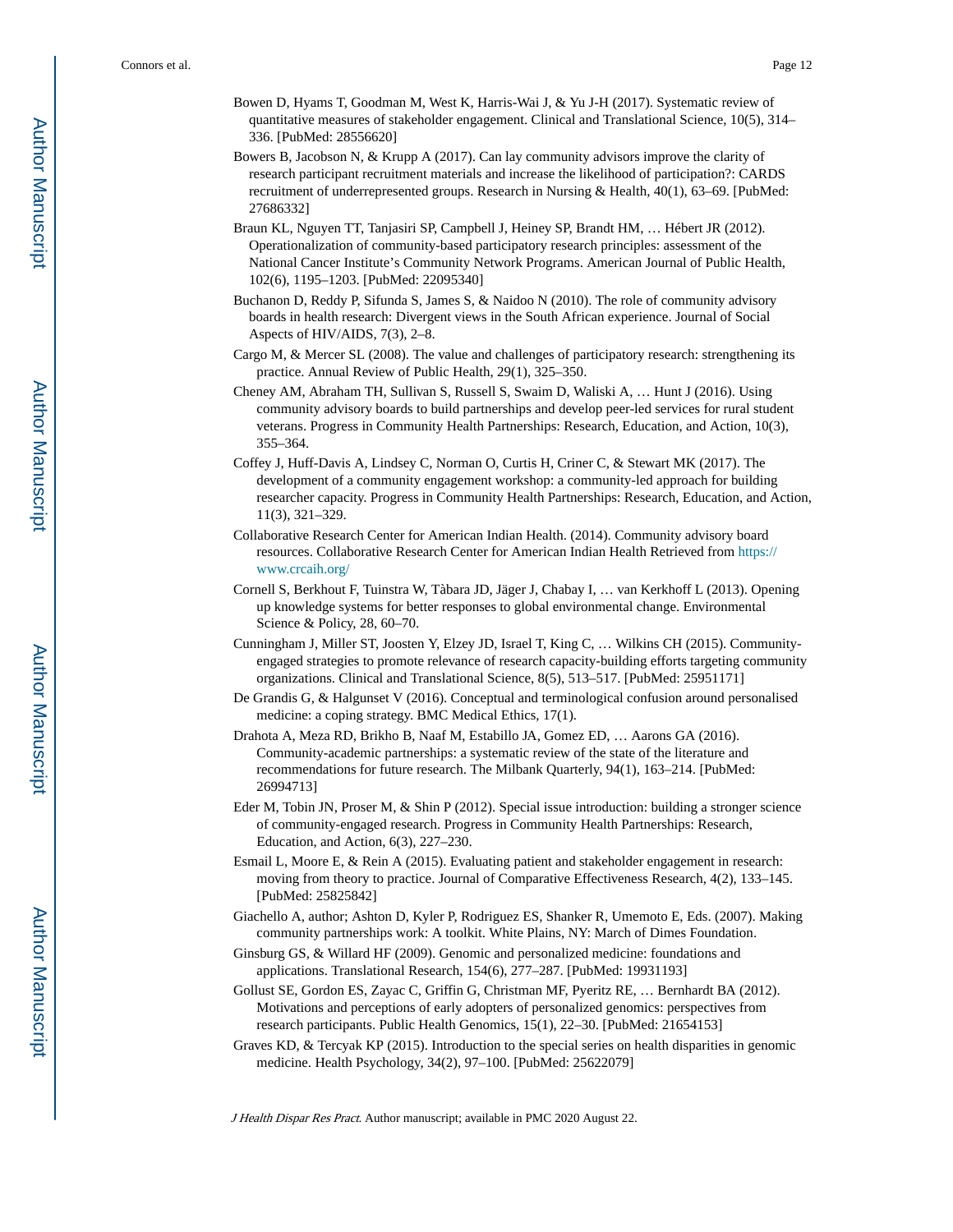- Halbert CH, McDonald J, Vadaparampil S, Rice L, & Jefferson M (2016). Conducting precision medicine research with African Americans. PLOS ONE, 11(7), e0154850.
- Halbert C, Welch B, Lynch C, Magwood G, Rice L, Jefferson M, & Riley J (2016). Social determinants of family health history collection. Journal of Community Genetics, 7(1), 57–64. [PubMed: 26280996]
- Halladay JR, Donahue KE, Sleath B, Reuland D, Black A, Mitchell CM, … Corbie-Smith G (2017). Community advisory boards guiding engaged research efforts within a clinical translational sciences award: key contextual factors explored. Progress in Community Health Partnerships: Research, Education, and Action, 11(4), 367–377.
- Holt CL, Hussain A, Wachbroit R, & Scott J (2017). Precision Medicine Across the Cancer Continuum: Implementation and Implications for Cancer Disparities. JCO Precision Oncology, 1, 1–5.
- Huang K-Y, Kwon SC, Cheng S, Kamboukos D, Shelley D, Brotman LM, … Hoagwood K (2018). Unpacking partnership, engagement, and collaboration research to inform implementation strategies development: theoretical frameworks and emerging methodologies. Frontiers in Public Health, 6(190),1–13. [PubMed: 29404319]
- International HapMap Consortium. (2003). The International HapMap Project. Nature, 426(12/25), 789–796. [PubMed: 14685227]
- Kagan JM, Rosas SR, Siskind RL, Campbell RD, Gondwe D, Munroe D, … Schouten JT (2012). Community-researcher partnerships at NIAID HIV/AIDS clinical trials sites: insights for evaluation and enhancement. Progress in Community Health Partnerships: Research, Education, and Action, 6(3), 311–320.
- Kaiser BL, Thomas GR, & Bowers BJ (2017). A case study of engaging hard-to-reach participants in the research process: community advisors on research design and strategies (CARDS)®: engaging hard-to-reach participants. Research in Nursing & Health, 40(1), 70-79. [PubMed: 27686421]
- Kaphingst KA, Stafford JD, McGowan LD, Seo J, Lachance CR, & Goodman MS (2015). Effects of racial and ethnic group and health literacy on responses to genomic risk information in a medically underserved population. Health Psychology, 34(2), 101–110. [PubMed: 25622080]
- Kaplan B, Caddle-Steele C, Chisholm G, Esmond WA, Ferryman K, Gertner M, …Horowitz CR. (2017). A culture of understanding: reflections and suggestions from a genomics research community board. Progress in Community Health Partnerships: Research, Education, and Action, 11(2), 161–165.
- Kimball B, Nowakowski K, Maschke K, & McCormick J (2014). Genomic data in the electronic medical record: Perspectives from a biobank community advisory board. Journal of Empirical Research on Human Research Ethics, 9(5), 16–24. [PubMed: 25747687]
- Korngiebel DM, Thummel KE, & Burke W (2017). Implementing precision medicine: the ethical challenges. Trends in Pharmacological Sciences, 38(1), 8–14. [PubMed: 27939182]
- Leeman J, Birken SA, Powell BJ, Rohweder C, & Shea CM (2017). Beyond "implementation strategies": classifying the full range of strategies used in implementation science and practice. Implementation Science, 12(1).
- Lerman C, Schnoll RA, Hawk LW, Cinciripini P, George TP, Wileyto EP, … Tyndale RF (2015). Use of the nicotine metabolite ratio as a genetically informed biomarker of response to nicotine patch or varenicline for smoking cessation: a randomised, double-blind placebo-controlled trial. The Lancet Respiratory Medicine, 3(2), 131–138. [PubMed: 25588294]
- Ma J, Rosas LG, & Lv N (2016). Precision lifestyle medicine. American Journal of Preventive Medicine, 50(3), 395–397. [PubMed: 26651423]
- Marek L, Brock D, & Savla J (2015). Evaluating collaboration for effectiveness: Conceptualization and measurement. American Journal of Evaluation, 36(1), 67–85.
- Meza R, Drahota A, & Spurgeon E (2016).Community–academic partnership participation.Community Mental Health Journal, 52(7), 793–798. [PubMed: 25976376]
- National Academies of Sciences, Engineering, and Medicine. (2016a). Relevance of health literacy to precision medicine: Proceedings of a workshop. National Academies Press,
- National Academies of Sciences, Engineering, and Medicine. (2016b). Applying an implementation science approach to genomic medicine: workshop summary. National Academies Press.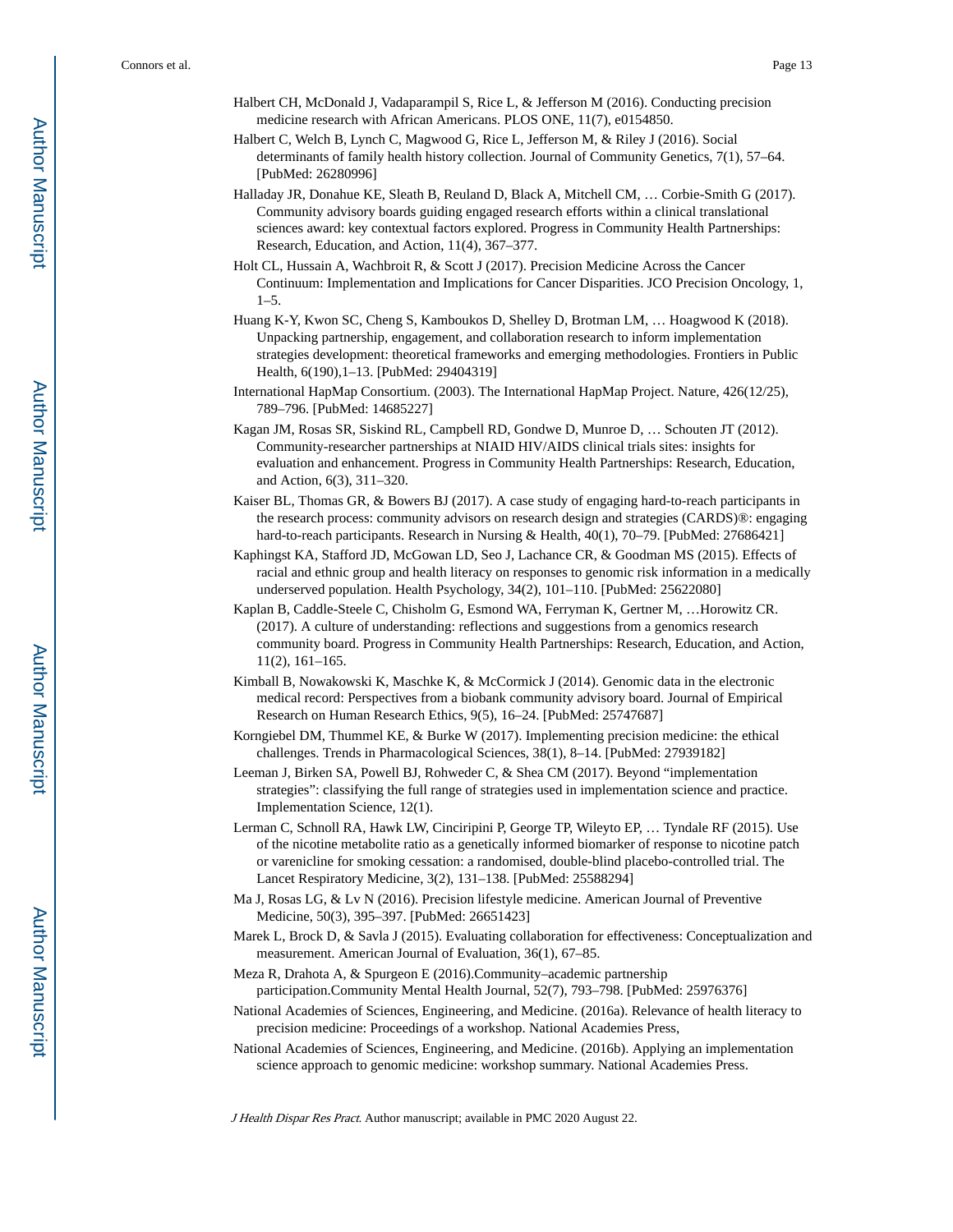- Newman SD, Andrews JO, Magwood GS, Jenkins C, Cox MJ, & Williamson DC (2011). community advisory boards in community-based participatory research: a synthesis of best processes, 8(3), 12.
- Oetzel JG, Zhou C, Duran B, Pearson C, Magarati M, Lucero J, … Villegas M (2015). Establishing the psychometric properties of constructs in a community-based participatory research conceptual model. American Journal of Health Promotion, 29(5), e188–e202. [PubMed: 24720389]
- Oswald K (2016). Interrogating an engaged excellence approach to research. (No.IDS Evidence Report, 214). IDS.
- Powell BJ, Beidas RS, Lewis CC, Aarons GA, McMillen JC, Proctor EK, & Mandell DS (2017). Methods to improve the selection and tailoring of implementation strategies. The Journal of Behavioral Health Services & Research, 44(2), 177–194. [PubMed: 26289563]
- Rhodes SD, Tanner AE, Mann-Jackson L, Alonzo J, Siman F, Song EY, … Aronson RE (2018). Promoting community and population health in public health and medicine: a stepwise guide to initiating and conducting community-engaged research, Journal of Health Disparities Research and Practice, 11(3), 16–31. [PubMed: 31428533]
- Rowe G, & Frewer LJ (2005). A Typology of Public Engagement Mechanisms. Science, Technology, & Human Values, 30(2), 251–290.
- Safo S, Cunningham C, Beckman A, Haughton L, & Starrels JL (2016). "A place at the table:" a qualitative analysis of community board members' experiences with academic HIV/AIDS research. BMC Medical Research Methodology, 16(1).
- Salsberg J, Parry D, Pluye P, Macridis S, Herbert CP, & Macaulay AC (2015). Successful Strategies to engage research partners for translating evidence into action in community health: a critical review. Journal of Environmental and Public Health, 2015, 1–15.
- Sandoval JA, Lucero J, Oetzel J, Avila M, Belone L, Mau M, … Wallerstein N (2012). Process and outcome constructs for evaluating community-based participatory research projects: a matrix of existing measures. Health Education Research, 27(4), 680–690. [PubMed: 21940460]
- Schleidgen S, Klingler C, Bertram T, Rogowski WH, &Marckmann G (2013). What is personalized medicine: sharpening a vague term based on a systematic literature review.BMC Medical Ethics, 14(1).
- Schulz AJ, Israel BA, & Lantz P (2003). Instrument for evaluating dimensions of group dynamics within community-based participatory research partnerships. Evaluation and Program Planning, 26(3), 249–262.
- Selker HP, & Wilkins CH (2017). From community engagement, to community-engaged research, to broadly engaged team science. Journal of Clinical and Translational Science, 1(01), 5–6. [PubMed: 31660208]
- Shields A, Levy D, Blumenthal D, Currivan D, McGinn-Shapiro M, Weiss K, …Lerman C (2008). Primary care physicians' willingness to offer a new genetic test to tailor smoking treatment, according to test characteristics. Nicotine & Tobacco Research, 10(6), 1037–1045. [PubMed: 18584467]
- Signorello L, Hargreaves M, & Blot. (2010). The Southern Community Cohort Study: Investigating health disparities. Journal of Health Care for the Poor and Underserved, 21(1A), 26–37.
- Simonds VW, Wallerstein N, Duran B, & Villegas M (2013). Community-based participatory research: its role in future cancer research and public health practice. Preventing Chronic Disease, 10
- Terry SF, Horn EJ, Scott J, & Terry PF (2011). Genetic Alliance Registry and BioBank: a novel disease advocacy-driven research solution. Personalized Medicine, 8(2), 207–213 [PubMed: 29783403]
- Vogel AL, Hall KL, Fiore SM, Kein JT, Bennett LM, Gadlin H, …& Spotts EL (2013). The team science toolkit: Enhancing research collaboration through online knowledge sharing. American Journal of Preventive Medicine, 45(6), 787–789 [PubMed: 24237924]
- Williams JR, Yeh VM, Bruce MA, Szetela C, Ukoli F, Wilkins CH, & Kripalani S (2018). Precision medicine: familiarity, perceived health drivers, and genetic testing considerations across health literacy levels in a diverse sample. Journal of Genetic Counseling, 1–10. [PubMed: 29302855]
- Young RP (2012). Genetic susceptibility testing to lung cancer and outcomes for smokers. Tobacco Control, Editorial, July 17, 2012.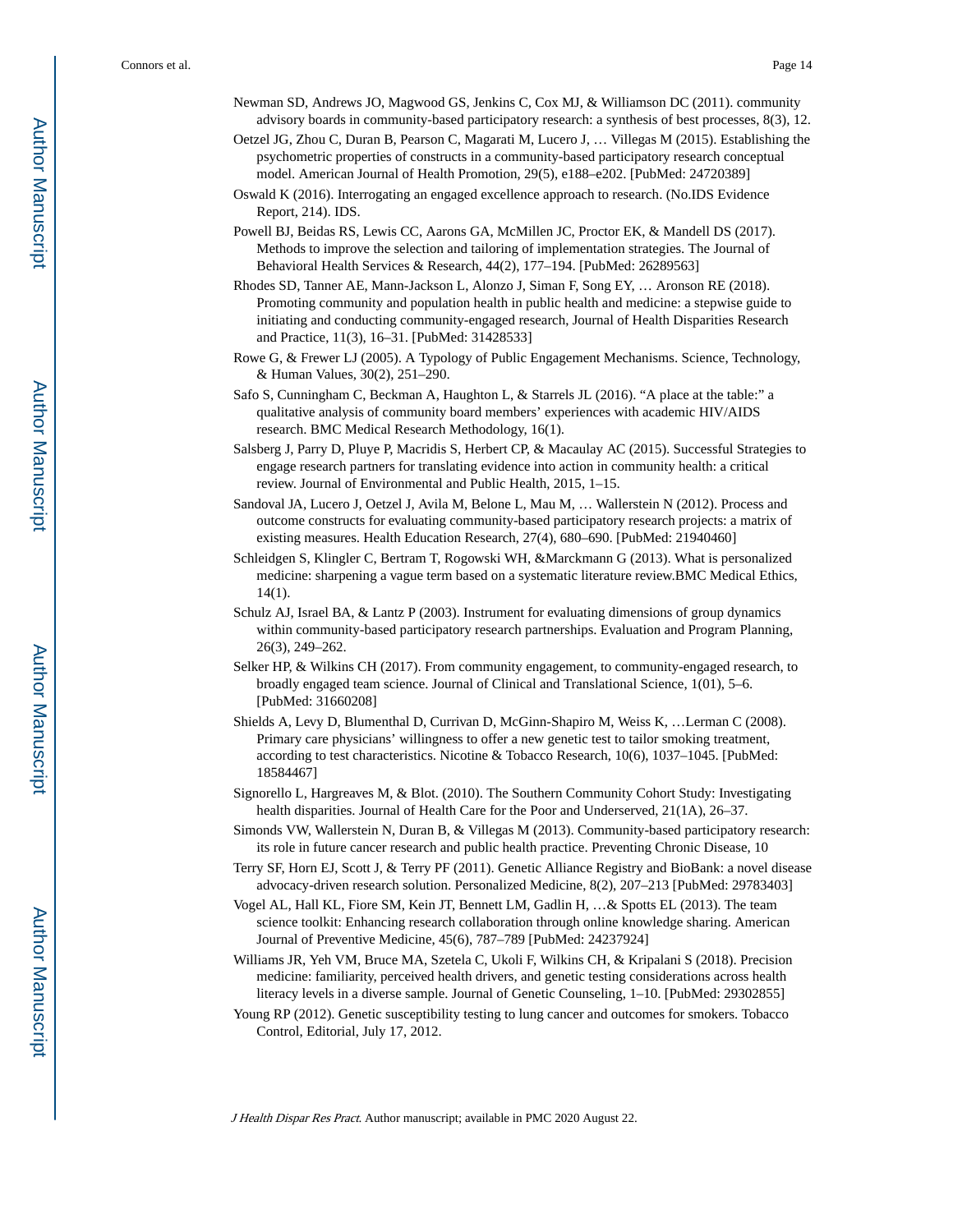#### **Table 1.**

Attendance at CAB Subcommittee meetings

|              | <b>Community members</b> | <b>Academic partners</b> |
|--------------|--------------------------|--------------------------|
| Meeting #1   |                          |                          |
| Meeting $#2$ |                          |                          |
| Meeting #3   |                          |                          |
| Meeting #4   |                          |                          |